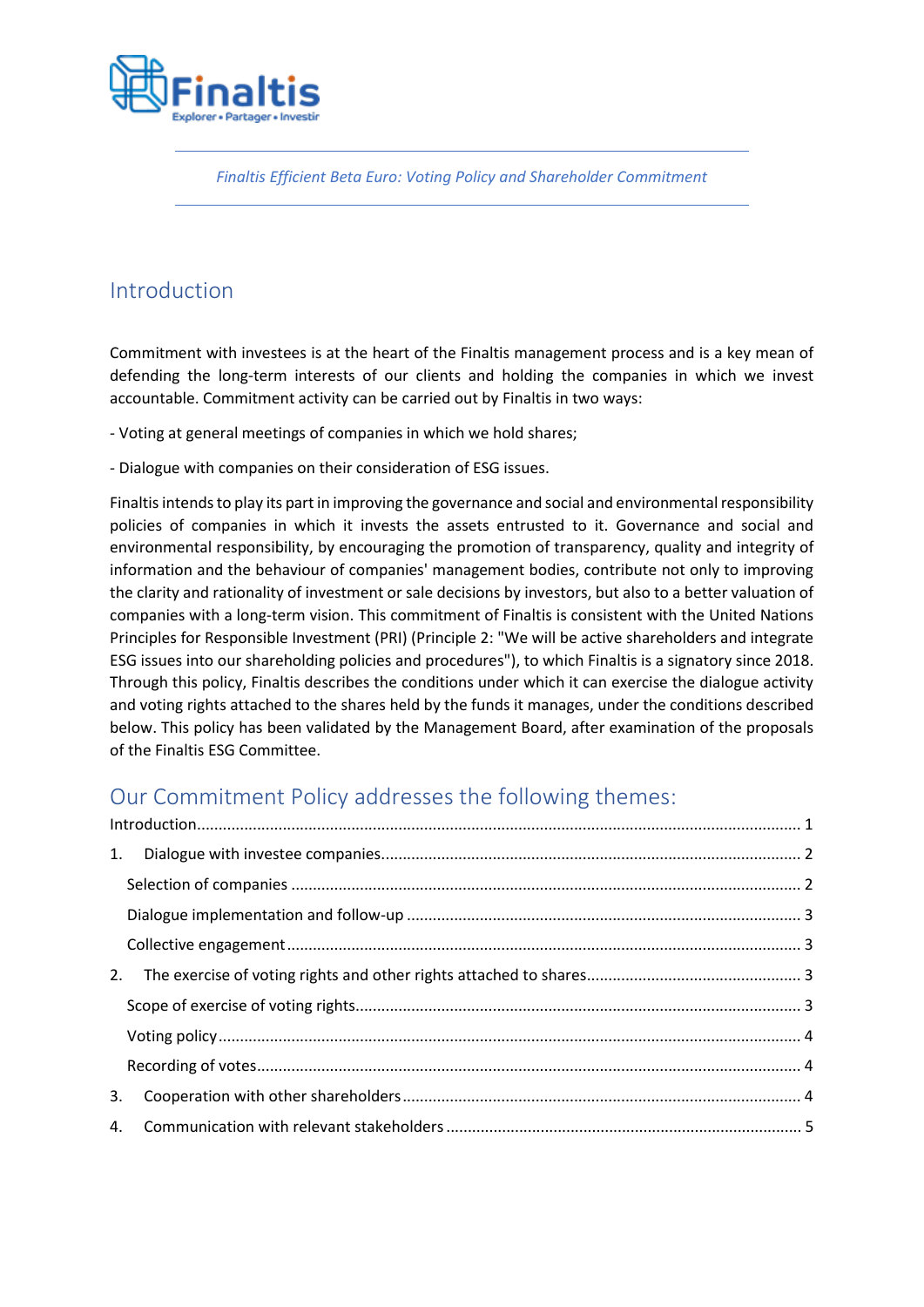

## <span id="page-1-0"></span>1. Dialogue with investee companies.

As a responsible investor, Finaltis is committed to dialogue with companies and institutions. Shareholder dialogue promotes socially responsible behaviour by the companies we invest in, increasing transparency and encouraging them to adopt best practice in terms of governance and environmental and social responsibility.

Our approach favours constructive dialogue with the managers and experts of the French and foreign listed companies in which we are invested through written questions on selected topics.

The dialogue, conducted by our ESG team, is carried out :

- Individually with the managers of listed companies on ESG issues or risks;
- <span id="page-1-1"></span>- Collaboratively with national or international investor coalitions, of which Finaltis is a member or partner

### Selection of companies

#### **Case 1: Controversy alerts**

The Vigeo Eiris rating universe provides access to the controversial ratings of around 8,000 issuers.

Finaltis works with data provided by Vigeo Eiris through its own internal methodology, so as to integrate a more prospective and dynamic dimension; we monitor the controversies on the stocks making up the management universe of each portfolio. The ESG committee has historically met fortnightly, now meets weekly to analyze the alerts provided by the provider in order to decide whether to maintain, reduce or exclude the stocks concerned by these alerts. In case the ESG decides to maintain the position after a severe controversy alert, an dialogue process should be engaged. Since January 2022 Finaltis applies shareholder engagement to companies flagged by our data provider for the high number of controversies in which they are invoved.

#### **Case 2: United Nations Global Compact**

Finaltis will engage a dialogue with the companies with the 3 lowest score of integration of UNGC. (according to our partner Vigeo)

#### **Case 3: soft exclusion list**

Finaltis will engage dialogue in accordance with our exclusion policy. (cf this document)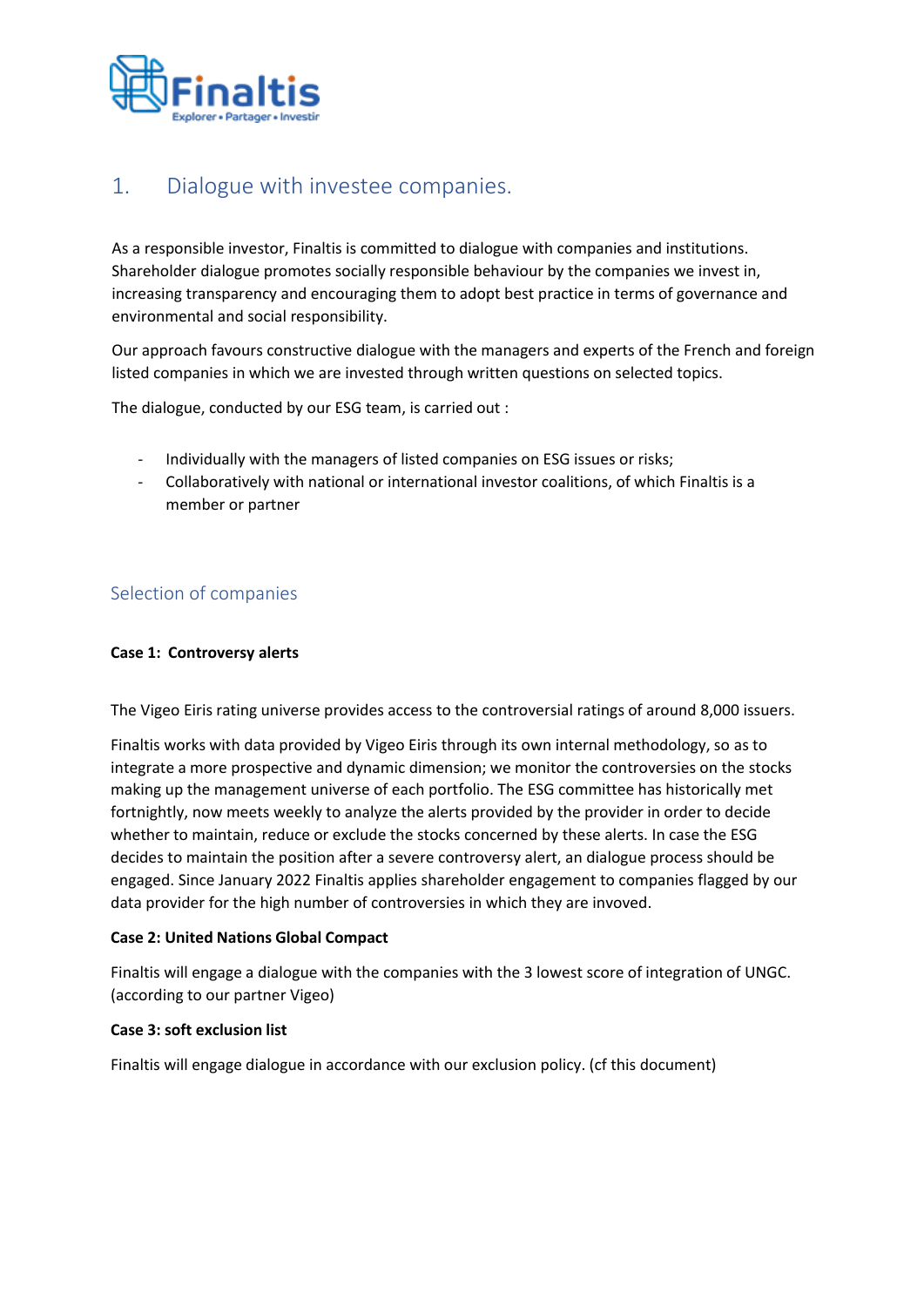

#### Dialogue implementation and follow-up

<span id="page-2-0"></span>Our ESG team selects dialogue topics according to the ESG area of controversy and prepares its questions based on the following factors:

- Involvement in controversies recognized as such by the United Nations Global Compact (UNGC).
- Areas for improvement in social responsibility policies
- Materiality of the sector's ESG issues

The dialogue is conducted in stages: ESG analysis, preparation of questions, contacting the company, sending a letter, evaluation of responses, internal and external communication. The ESG analysts are in charge of the dialogue. They report the evolution of this dialogue to the ESG committee.

Finaltis is aware that, given its size, it does not have a significant position or influence that can guarantee a systematic response to its engagement letters. However, in the event of an unsuccessful engagement campaign (i.e. a repeated failure to respond to engagement letters on controversies, an unsatisfactory response or a lack of improvement despite promises made), an escalation measure can be applied to reinforce the engagement initiative.

Depending on the seriousness of the engagement motive, Finaltis' ESG committee will seize itself within three to six months of the initial engagement date in order to discuss the appropriate consequence of an investee's unsatisfactory - or lack of - response. This dialogue can impact the exercise of voting rights as Finaltis is prepared to vote against the re-election of the board at a specific company's Annual General Meeting (AGM) in reaction to its lack of responsiveness and involvement. The investment team can also use our voting rights and express a negative vote on some of the resolutions presented by a company for its AGM, namely the resolutions relating to the ESG issues identified during engagement or to company's Governance. Finally, Finaltis' escalation procedure can lead to the reduction of financial exposure to the respective company or the progressive/immediate divestment performed by the management team.

#### <span id="page-2-1"></span>Collective engagement

<span id="page-2-2"></span>With regard to collective dialogue, Finaltis selects initiatives to support on the proposal of investor coalitions or associations of which it is a member. To date, Finaltis is a member of a network of responsible investors through its status as a signatory to the UN PRI.

## <span id="page-2-3"></span>2. The exercise of voting rights and other rights attached to shares

### Scope of exercise of voting rights

Historically, Finaltis was fixing a materiality threshold of 1% of the capital to exercise the voting rights. Finaltis was considering that it did not have a significant and sufficiently influential position to justify systematically exercising the voting rights attached to the securities held in its portfolio. To date, this threshold of 1% of the capital has never led Finaltis to vote. Based on this observation, Finaltis has updated its voting policy, beginning the last quarter of 2021.

For Finaltis Efficient Beta Euro, the voting rights **will be systematically exercised**. A contract has been signed with ISS, which can be disclosed on demand.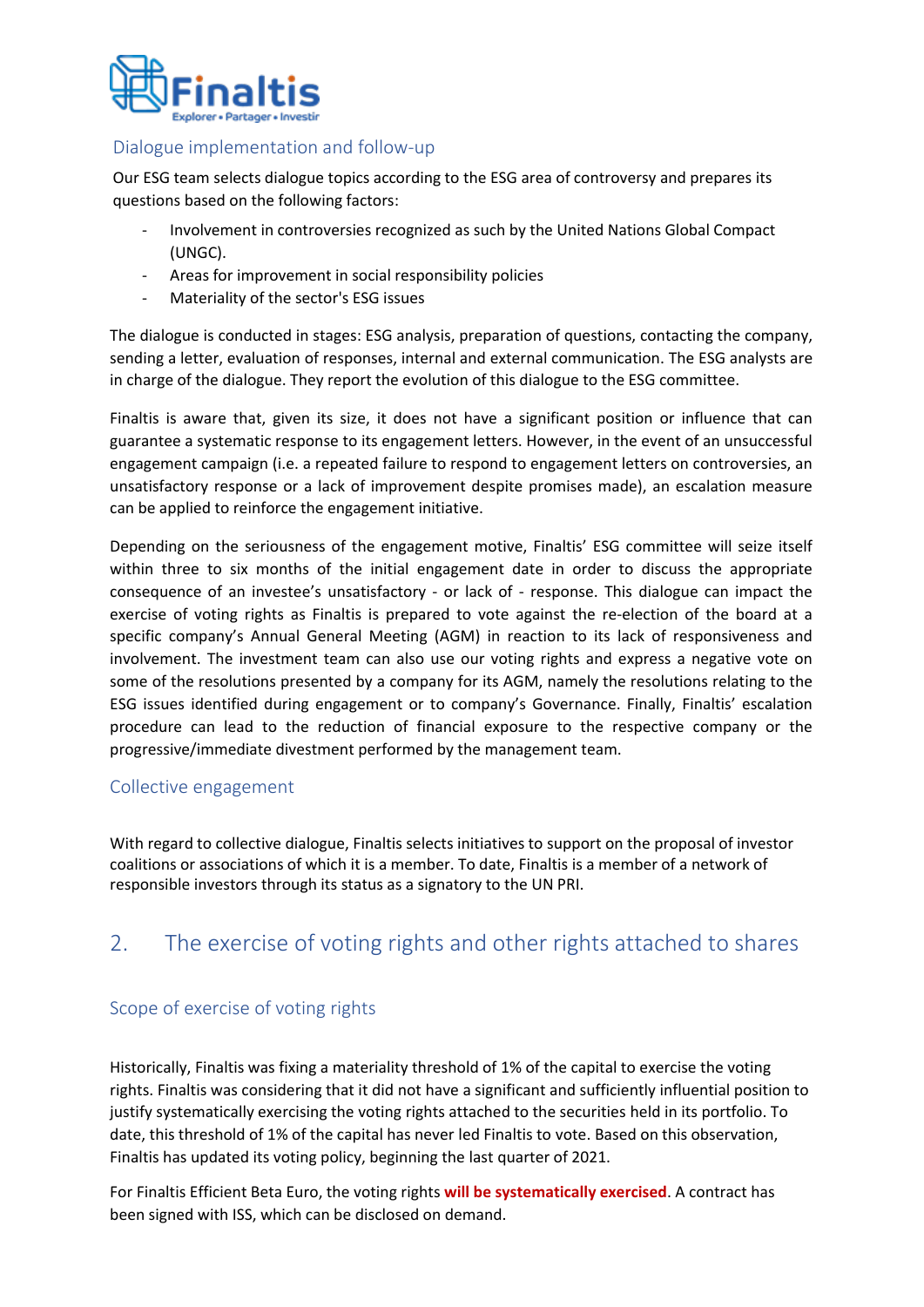

For the other mutual funds, Finaltis now undertakes to participate in the vote based on the following criteria:

- The sum of the securities of the same issuer held by the Finaltis management community represents more than 1% of the capitalization of the security; or

- The percentage of the issuer's voting securities held by the Finaltis management community is greater than 5% of its total exposure; or

<span id="page-3-0"></span>- In a shareholder engagement process, when Finaltis deems it necessary to intervene in relation to the controversial behavior of a company in which it owns securities.

Votes are cast remotely on the ISS platform.

#### Voting policy

<span id="page-3-1"></span>The voting policy is based on the International SRI Proxy Voting Guidelines of ISS, which Finaltis reserves the right to contradict under the supervision of the ESG committee. In particular, an unsuccessful engagement process will result to a board opposition vote.

#### Recording of votes

<span id="page-3-2"></span>All votes cast, automatically and manually where applicable, will be recorded and monitored by the Risk Controller and an annual report will be produced.

## 3. Cooperation with other shareholders

Finaltis cooperates with other shareholders through collective dialogue initiatives. As outlined in chapter 2 of the Engagement Policy, Finaltis has joined the network of investor members of the UNPRI (United Nations Principles for Responsible Investment). Investors who commit to these principles must:

- Consider ESG issues in their investment decision-making processes
- Consider ESG issues in their shareholder policies and practices
- Require companies in which they invest to publish reports on their ESG practices
- Promote acceptance and implementation of the PRI among asset managers
- Work in partnership with financial sector actors who have committed to the PRI to improve their effectiveness
- Report on their activities and progress in implementing the PRI

<span id="page-3-3"></span>To maximize the impact of its voice, Finaltis is currently considering joining other ESG shareholder collective initiatives.